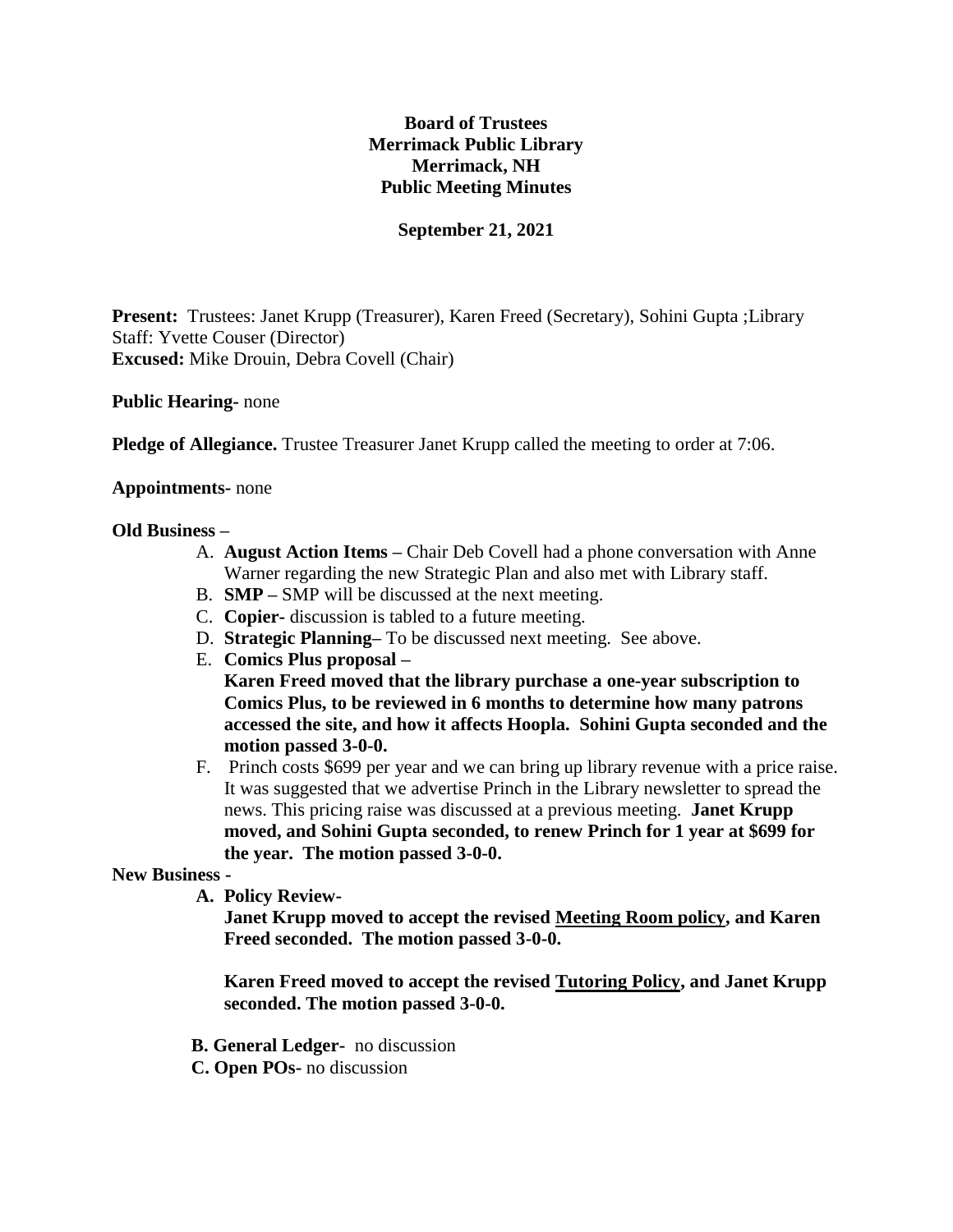## **Director's Report –**

### *Gifts –*

**Janet Krupp moved that the trustees accept the donation of the self-published picture book "Worry Stars" by Melinda Rolls. Sohini Gupta seconded and the motion passed 3-0-0.**

#### *Personnel –*

 **Karen Freed moved to accept the resignation of Benjamin Stinson, who worked in Youth Services, and Janet Krupp seconded. The motion passed 3-0-0.**

 **Janet Krupp moved that the trustees accept the resignation of Sarah Moore, who worked in Circulation. Karen Freed seconded and the motion passed 3-0-0.**

# *COVID19 Reopening Plan-*

The library staff have begun to discuss offering bottled water and Keurig drinks again. There has also been discussion of expanding the service and including snacks. The staff is committed to try this new service. The trustees tabled this topic to the October meeting so that the entire board of trustees could discuss this.

### *Fine Free Statistics-*

In FY 17-18 \$11,900 was collected for fines. In FY 18-19 \$11,200 was collected. In FY 19-20 (with COVID) \$8,000 was collected for Fines. These statistics give trustees an idea of the expense of going fine free.

# **Treasurer's Report-**

| Balance Sheet for August, 2021 |                      |                       |                       |
|--------------------------------|----------------------|-----------------------|-----------------------|
| Fines Account                  | $(8/1/21)$ 10,208.61 | $(8/31/21)$ 10,166.25 |                       |
| Special Account                | $(8/1/21)$ 32,236.72 |                       | $(8/31/21)$ 36,962.57 |

### **Acceptance of Minutes –**

- **A. Karen Freed moved to accept the July 20, 2021 public meeting minutes, as corrected, and Janet Krupp seconded. The motion passed 3-0-0.**
- **B. Janet Krupp moved to accept the July 20, 2021 non-public meeting minutes, and Sohini Gupta seconded. The motion passed 3-0-0.**
- **C. Janet Krupp moved to accept the September 13, 2021 public meeting minutes, and Sohini Gupta seconded. The motion passed 3-0-0.**
- **D. Sohini Gupta moved to accept the corrected September 13, 2021 non-public minutes, and Janet Krupp seconded. The motion passed 3-0-0.**

# **Committee Updates –**

- **A.** Building Exploratory Committee none
- **B.** Friends of the Merrimack Public Library none
- **C.** Development Fund Commoittee none
- **D.** Town Center Committee none

### **LBOT Committee updates –**

**A.** Personnel Committee **–** none